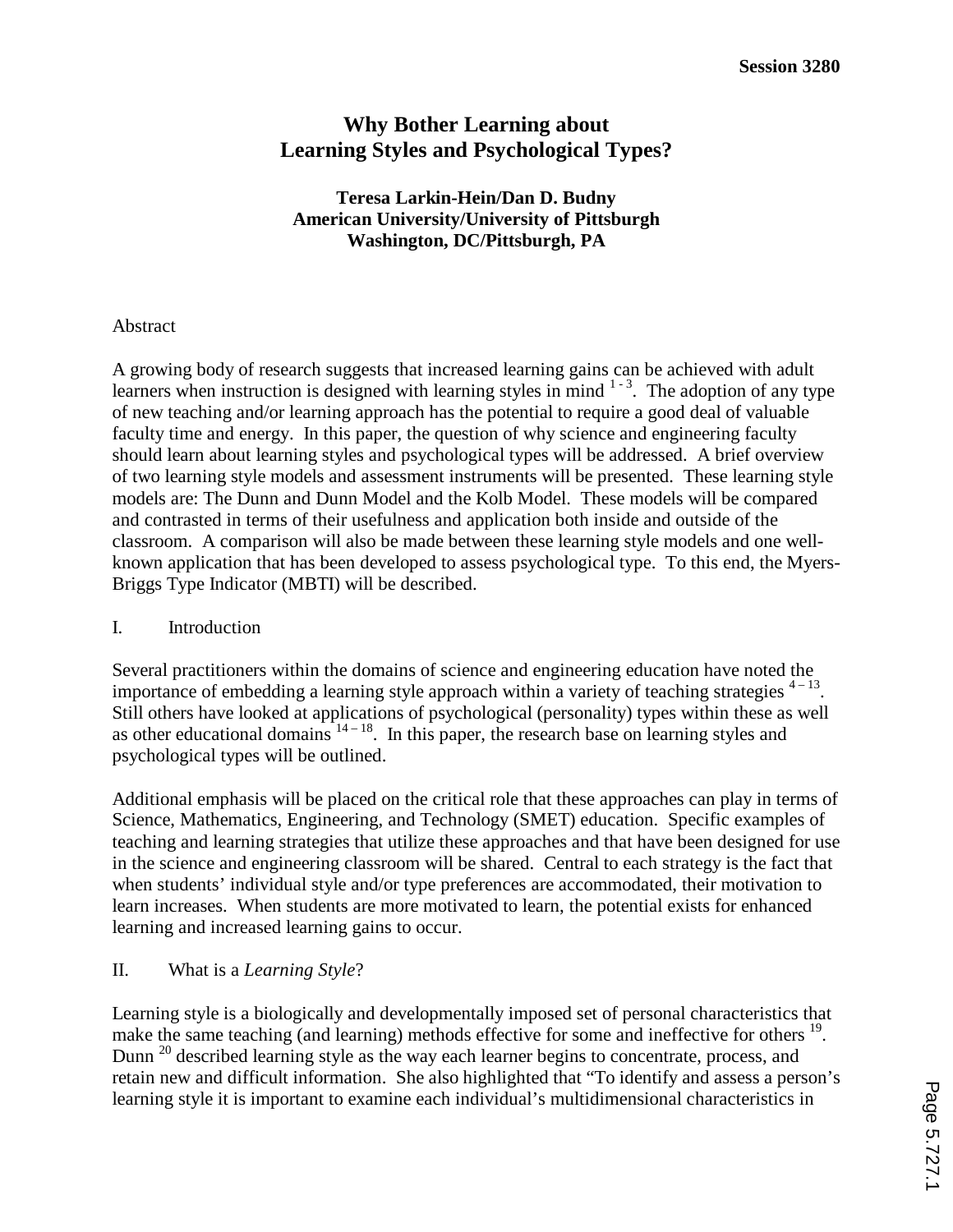order to determine what will most likely trigger each student's concentration, *and* cause longterm memory" (p. 224). To reveal these factors the learning style model must be comprehensive.

Dunn has also offered the following mission statements based on current research on learning styles to assure that every person has the opportunity to learn  $21$ :

- 1) Each person is unique, can learn, and has an individual learning style.
- 2) Individual learning styles should be acknowledged and respected.
- 3) Learning style is a function of heredity and experience, including strengths and limitations, and develops individually over the life span.
- 4) Learning style is a combination of affective, cognitive, environmental, and physiological responses that characterize how a person learns.
- 5) Individual information processing is fundamental to a learning style and can be strengthened over time with intervention.
- 6) Learning style is a complex construct for which a comprehensive understanding is evolving.
- 7) Learners are empowered by a knowledge of their own and others' learning styles.
- 8) Effective curriculum and instruction are learning-style based and personalized to address and honor diversity.
- 9) Effective teachers continually monitor activities to ensure compatibility of instruction and evaluation with each individual's learning style strengths.
- 10) Teaching individuals through their learning style strengths improves their achievement, selfesteem, and attitude toward learning.
- 11) Every individual is entitled to counseling and instruction that responds to his/her style of learning.
- 12) A viable learning style model must be grounded in theoretical and applied research, periodically evaluated, and adapted to reflect the developing knowledge base.
- 13) Implementation of learning style practices must adhere to accepted standards of ethics. (p. 1)

Assessing an individual's learning style is vital to the teaching and learning process. An effective match between a student's style and a teacher's style may lead to improved student attitudes and higher student achievement. Many different learning style assessment models and instruments are available. DeBello<sup>22</sup> has indicated that some models are multidimensional, encompassing cognitive, affective, and psychological characteristics, and others are limited to a single variable, most frequently from the cognitive or psychological domain. Some learning style instruments as described by DeBello include those of several theorists including Dunn & Dunn, Hill, Letteri, Ramirez, Reinert, Schmeck, Hunt, Kolb, Gregorc, and McCarthy.

The following sub-sections focus on two learning style models: the Dunn and Dunn Model and the Kolb model. The former is less well known in engineering education, but is the most comprehensive and research-intensive instrument available. The latter is more widely known in engineering education, but offers a limited, but useful assessment of learning style.

# The Dunn and Dunn Learning Style Model

This section will focus on the learning style model developed by Dunn and Dunn and the associated learning style assessment instrument developed by Price, Dunn, and Dunn<sup>23</sup>. Price,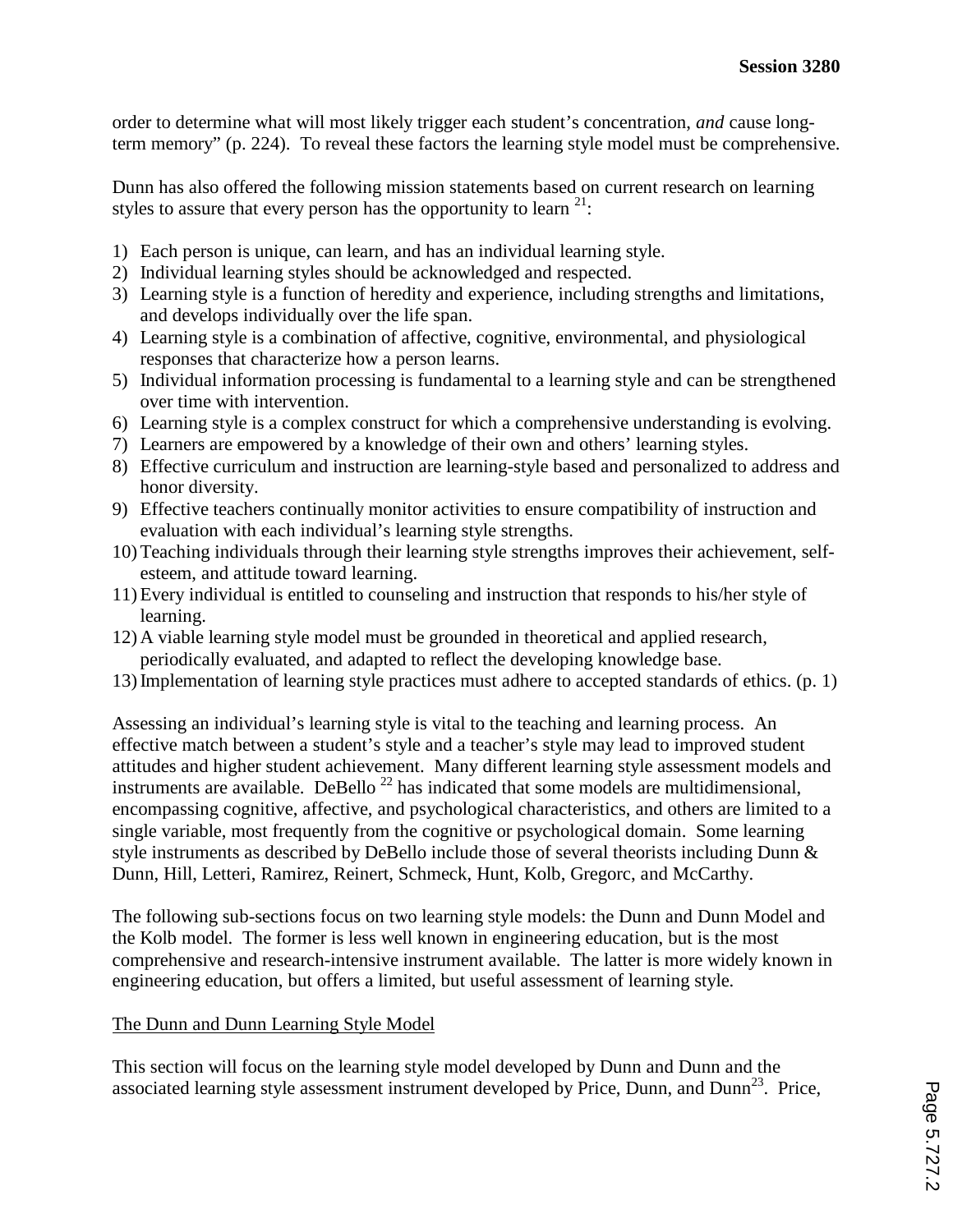Dunn, and Dunn suggested that productivity style theorizes that each individual has a biological and developmental set of learning characteristics that are unique. They further suggested that improvements in productivity and learning will come when instruction is provided in a manner that capitalizes on an individual's learning strengths. As a model, Price, et al. indicated that productivity style embraces several general principles that they state in the form of philosophical assumptions:

- 1) Most individuals are capable of learning.
- 2) The learning conditions in which different individuals learn best vary extensively.
- 3) Individual learning preferences exist and can be measured reliably.
- 4) Most students are self-motivated to learn when they have the option of using their learning style preferences and experience success.
- 5) Most teachers can learn to use individual learning styles as a basis for instruction.
- 6) When selected teachers are not capable of learning to use individuals' learning styles as a basis for instruction, students can be taught to teach themselves and, thus, bypass their teachers' styles.
- 7) Use of individual learning style strengths as the basis for instruction increases learning and productivity. (pp. 21 -22)

The basic tenet of the Dunns' model is that individual styles must be assessed, and, if a student is to have the best opportunity to learn, instructional techniques must be used that are congruent with each student's style. Not all theorists agree with this tenet because they feel it is extreme. Other theorists wrestle with the question of whether we should teach to an individual's strengths or try to help them develop their weaknesses. The best answer may be both. One of the best ways, especially in large classes, to teach to individual students' strengths is to use a variety of instructional styles and modes of delivery.

The Dunn and Dunn Learning Style Model has had widespread use with adult learners, however its use in engineering and science education has been quite limited. The research conducted by the lead author represents the only published work with the Dunn Model that involves nonscience students taking introductory college physics classes. This makes the use of the Dunn Model in engineering and science education even more interesting to study.

The instrument designed to assess the learning/productivity style of adults based on the Dunn and Dunn model is the *Productivity Environmental Preference Survey (PEPS)*. This instrument is one of the most comprehensive learning style assessments that is available. The PEPS is structured as a 100-item, self-report questionnaire rendering a mean score of 50 and a standard deviation of 10. For each of the elements included, a score of one standard deviation above or below the mean indicates an element that makes a difference for that individual. The scoring of the instrument is reported in a PEPS profile having 20 items.

Because three of the 20 items deal with time preference, the instrument is said to assess 18 different elements from five basic stimuli that affect each person's ability to perceive, interact with, and respond to the learning/working environment. These elements are shown in Figure 1.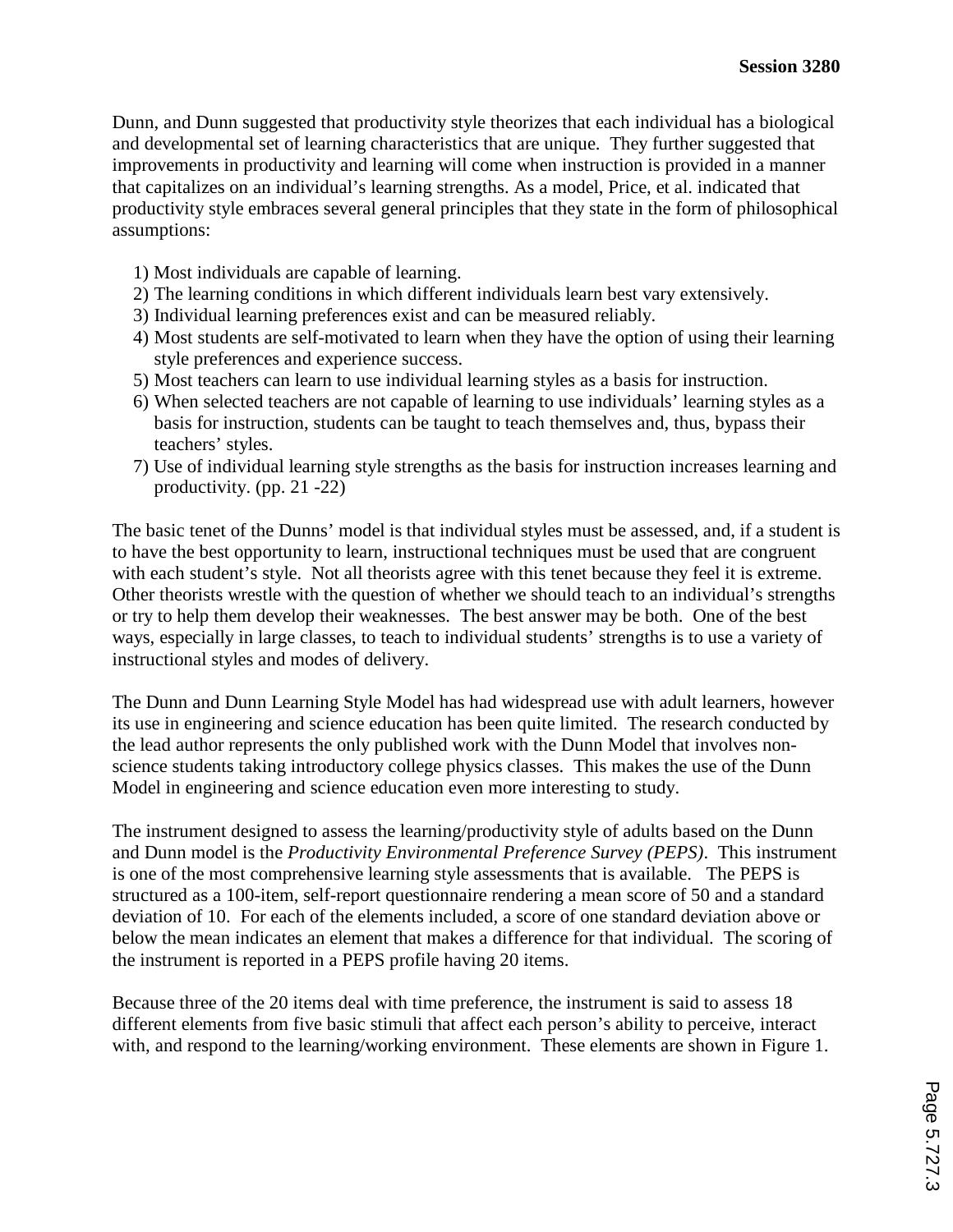- 
- 
- C) Temperature ii. Auditory
- D) Design iii. Tactile

#### **2. Emotional/Psychological** C) Time of Day

- A) Motivation
- 
- 
- C) Conformity/Responsibility (A) Global (D) Need for Structure Provided by Source (A) B) Analytic D) Need for Structure Provided by Source

#### **3. Sociological Work or Learning Choices** D) Impulsive-Reflective

- A) Alone/Self
- B) With One Other Individual
- C) With Peers
- D) With an Adult
- E) Varied, Responds to Situation or Environment

#### **1. Environment 4. Physical Preferences**

- A) Sound A) Perceptual
- B) Light i. Visual
	-
	- iv Kinesthetic
	- B) Intake
	-
	- D) Mobility

#### B) Persistence **5. Psychological/Cognitive Processing**

- 
- 
- C) Right or Left Hemisphericity
- 

# *Figure 1. Dunn and Dunn Learning Style Elements*

Numerous research studies <sup>24</sup> have documented the reliability and validity of the PEPS. Dunn and Dunn<sup>25</sup> posited that research on their model is more extensive and more thorough than research on many educational topics. As of 1998, research utilizing the Dunn and Dunn Model had been conducted at more than 112 institutions of higher education, at all levels  $K -$ college, and with students at most levels of academic proficiency, including gifted, average, underachieving, at-risk, dropout, special education, vocational, and industrial art populations.

Dunn, et al. <sup>26</sup> performed a meta-analysis of the Dunn and Dunn Model of learning style preferences. They reviewed forty-two different experimental studies conducted with the model between 1989 and 1990. Their results indicated that overall academic achievement of students whose learning styles have been matched can be expected to be about three-fourths of a standard deviation higher than those students whose learning styles have not been accommodated. Further, when instruction is compatible with students' learning style preferences, the overall learning process is enhanced.

# The Kolb Learning Style Model

David Kolb, a cognitive theorist, developed the *Learning Style Inventory* (LSI) in 1976<sup>27</sup>. The LSI is a 12-item self-report questionnaire in which each item has four different words/choices. These words/choices are used to describe one's style and are rank-ordered. One word in each item was used to correspond to one of four learning modes 28. Within the Kolb Learning Style Model, four learning modes are identified: This model has two different pairs of opposite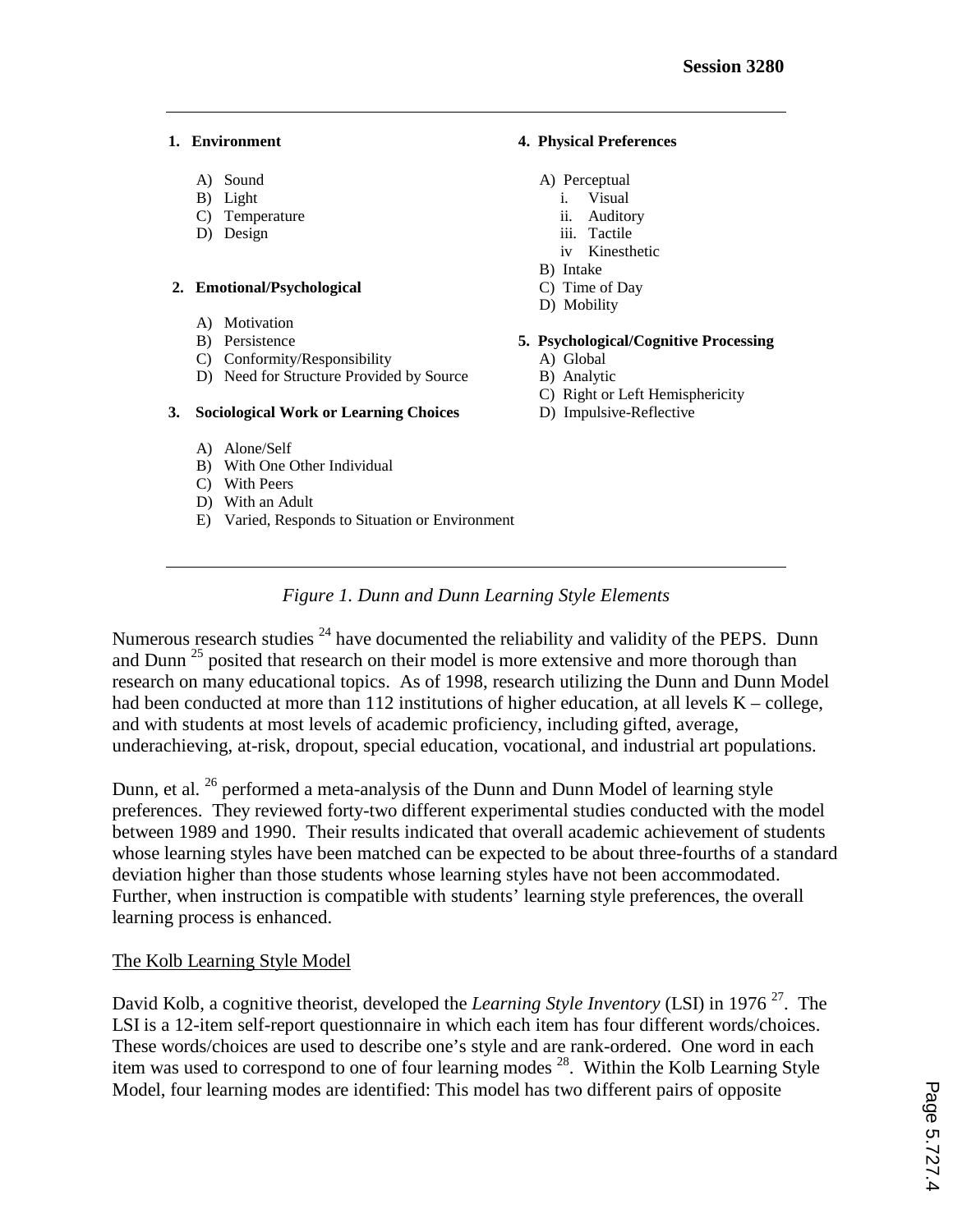preferences. The model suggests that individuals have two methods of processing the material either:

> (1) *Active Experimentation* (AE - doing),. or (2) *Reflective Observation* (RO - watching).

Within this pair, individuals tend to prefer one processing method more than the other, and they tend to use that method often since it comes most easily to them. The model further suggests that individuals also have two methods of perceiving or taking in material either:

> (3) *Concrete Experience* (CE - feeling), or (4) *Abstract Conceptualization* (AC - thinking).

Within this pair, individuals tend to prefer one mode over the other, and they tend to use that mode often since it comes most easily to them. The *Active Experimentation* mode describes individuals who take an active role in influencing others as well as situations. These individuals welcome practical applications rather than reflective understanding as well as actively participating rather than observing. The *Reflective Observation* mode describes people who would rather watch and observe others rather than be active participants. Individuals in this mode tend to appreciate exposure to differing points of view. The *Concrete Experience* mode describes people who feel more than they think. Individuals in this mode tend to be very good at relating to others and they tend to be intuitive decision-makers. Finally, the *Abstract Conceptualization* mode describes people who think more than they feel. Such people tend to have a scientific approach to problem solving as opposed to a more artistic approach.



*Figure 2. Kolb's Learning Style Model* 

Thus, this model is a two-dimensional (x-y plot) approach that classifies learning along two axes. The first line measures the way individuals perceive information, with one extreme being concrete experience (Feeling) and the other being abstract conceptualization (Thinking). This is a measure of how an individual takes in information. The second line represents how individuals processes or internalizes information, with one extreme *Active Experimentation* (Doing) and the other *Reflective Observation* (Watching). The two lines form the four statistically prevalent learning styles  $^{29}$ , with each one corresponding to one of the four quadrants on the x-y plot. These styles are referred to as the *Diverger*, the *Assimilator*, the *Converger*, and the *Accommodator.* These styles can also be described as Type I, Type II, Type III, and Type IV,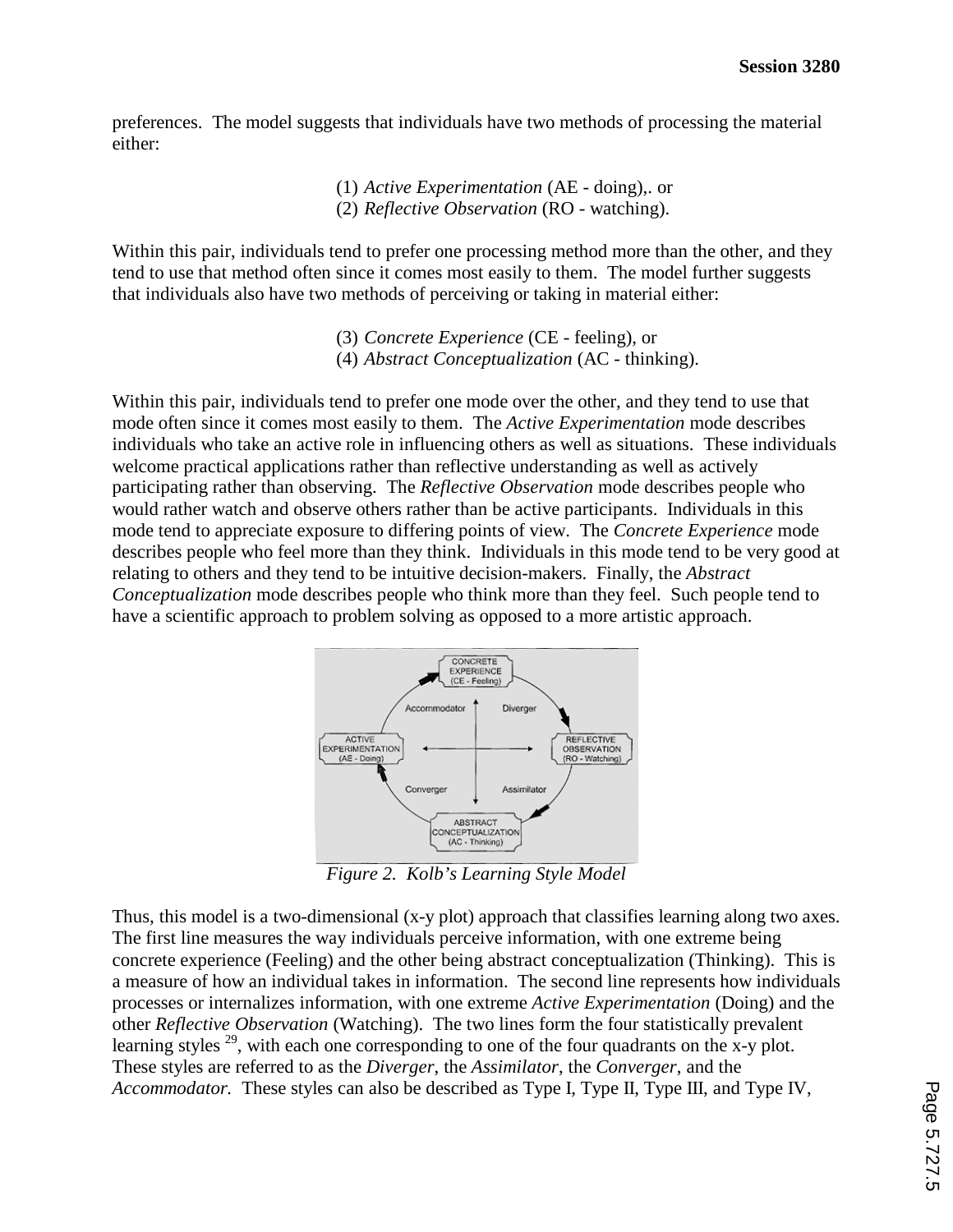respectively  $30$ . Figure 2 (previous page) shows that these styles (or types) can be graphed on a coordinated grid illustrating the bipolar dimensions of processing - *doing* (active experimentation) versus *watching* (reflective observation) on the x-coordinate, and perceiving *feeling* (concrete experience) versus *thinking* (abstract conceptualization) on the y-coordinate <sup>31</sup>.

What follows is a detailed summary of each of the learning style types illustrated in the Kolb Learning Style Model:

# 1) The *Diverger* (Type I)

The *Diverger's* dominant learning characteristics involve the perception of information through *Concrete Experience*. Information is then processed through *Reflective Observation*. While perceiving information, Divergers need to express their feelings, seek personal meaning as they learn, and desire personal interaction with the instructors as well as other students. A characteristic question of this learning type is "WHY?"

Divergers tend to excel in their ability to view concrete situations from a variety of perspectives and to combine relationships into a meaningful whole. Divergers are "people persons" who are imaginative and emotional. These individuals often benefit from individual counseling and tutoring that has been integrated within their coursework and assignments. Divergers learn well through discussion and are concerned with how information affects people. Divergers also work to keep group discussions and activities harmonious. Individuals with this learning type are called *Divergers* because they can see things from different perspectives and can easily generate ideas. Thus, they excel at brainstorming. To be effective with Type I students, instructors should function as a motivator. Divergers need to be given a reason as to why the material is important to them personally and/or to others with whom they can identify or feel empathy. Effective teaching strategies should involve techniques designed to motivate these individuals and to show them how the course material relates to their personal experiences, their interests, their future careers as well as how it fits into the big picture. Divergers want to interact personally with the instructor and to be recognized as individuals.

# 2) The *Assimilator* (Type II)

The *Assimilator's* dominant learning characteristics involve the perception of information through *Abstract Conceptualization*. Information is then processed through *Reflective Observation*. Assimilators like to listen to lectures and prefer that the instructor present course material in an organized and accurate manner. Assimilators benefit if they have time for the reflection. A characteristic question of this learning type is "WHAT?"

Assimilators are less interested in people and more interested in abstract concepts. Assimilators are very good at synthesizing disparate observations into integrated explanations and excel when information is detailed, logical, and orderly. They are called *Assimilators* because they take separate pieces of information, analyze them, organize them, and assimilate them into a whole. They like order, tend to be detail-oriented, and thrive on procedures, following directions to the letter. In their approach, they are careful, methodical, and cautious, trying to avoid errors. These individuals like information simply for information's sake, want to know what the experts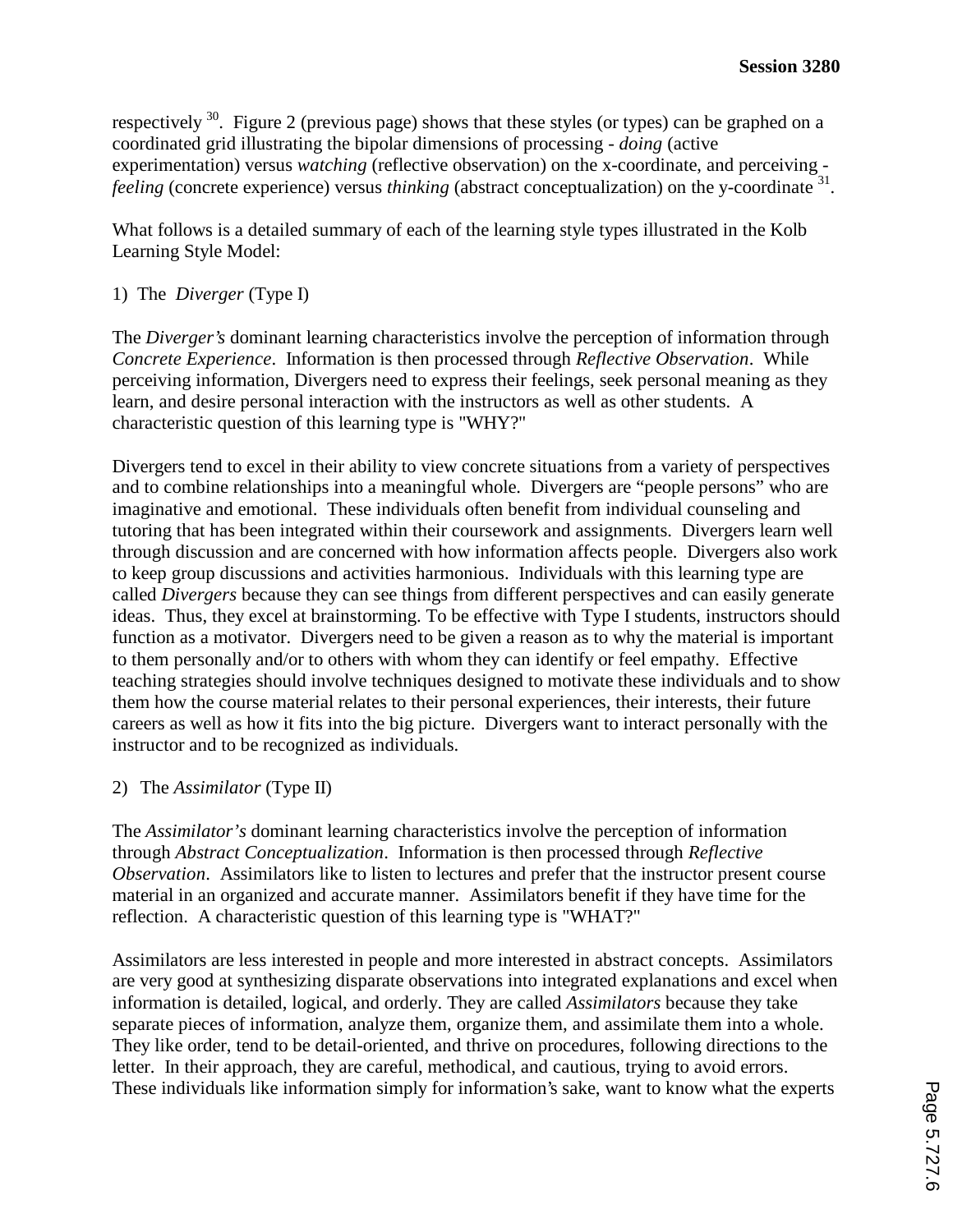think, and seek a conceptual understanding of what they are learning. They do well in traditional school settings.

Interestingly, most students, regardless of their learning style preference, must often function in the assimilator mode to succeed in school. Assimilators also learn well from reading about the topic and do not prefer group work. They will work in a group environment when the are told to do so, however, because they tend to be structured and want to follow established rules procedures. To be most effective with Type II learners, teaching strategies should involve the instructor functioning as the expert.

# 3) The *Converger* (Type III)

The *Converger's* dominant learning characteristics involve perception of information through *Abstract Conceptualization*. Information is processed through *Active Experimentation*. Convergers tend to respond to having opportunities to work actively on well-defined tasks and to learn by trial-and-error in an environment that allows them to fail safely. These individuals like to test information, to try things, to take things apart, to see how things work, and to learn by doing. Convergers seem to do best when there is a single correct answer to a problem or question. A characteristic question of this learning type is "HOW?"

Convergers like to see the practicality and usefulness of the information. These individuals tend to be less emotional and they emphasize getting things done without wasting time. Thus, they do not favor sitting for long periods of time in lecture or reading a great deal of material, since it is their perception they are wasting time. Convergers also tend to prefer to work with things and not people because they tend to see either group work or discussion as a waste of time since they can get work done more quickly individually. Thus, in general they tend to converge or move quickly to make decisions, to seek one correct answer, and to quickly cut through to the essentials of the matter at hand (cut to the chase type of people). The most effective teaching approach for these learners involves the instructor functioning as a coach, and hence, providing guided practice and feedback. Lab settings provide a motivating learning environment for the Type III learner. The concept of mastery learning works well with this group.

# 4) The *Accommodator* (Type IV)

The *Accommodator's* dominant learning characteristics involve perception of information through *Concrete Experience*. Information is processed through *Active Experimentation*. Accommodators enjoy interacting with others through group activities and discussions, yet can sometimes be viewed as being impatient. In addition, accommodators like to follow their own timetable and order when learning and resent too many procedures and rules. Type IV learners are problem solvers and risk takers, typically learning from their mistakes. These learners can be referred *to as Accommodators* because they take what they have learned and adapt it for their own uses, using their creativity to change it and make it better. A characteristic question of this learning type is "WHAT IF?"

Accommodators like applying course material in new situations to solve real problems. Accommodators are intuitive and tend to do well in situations that call for adaptation to specific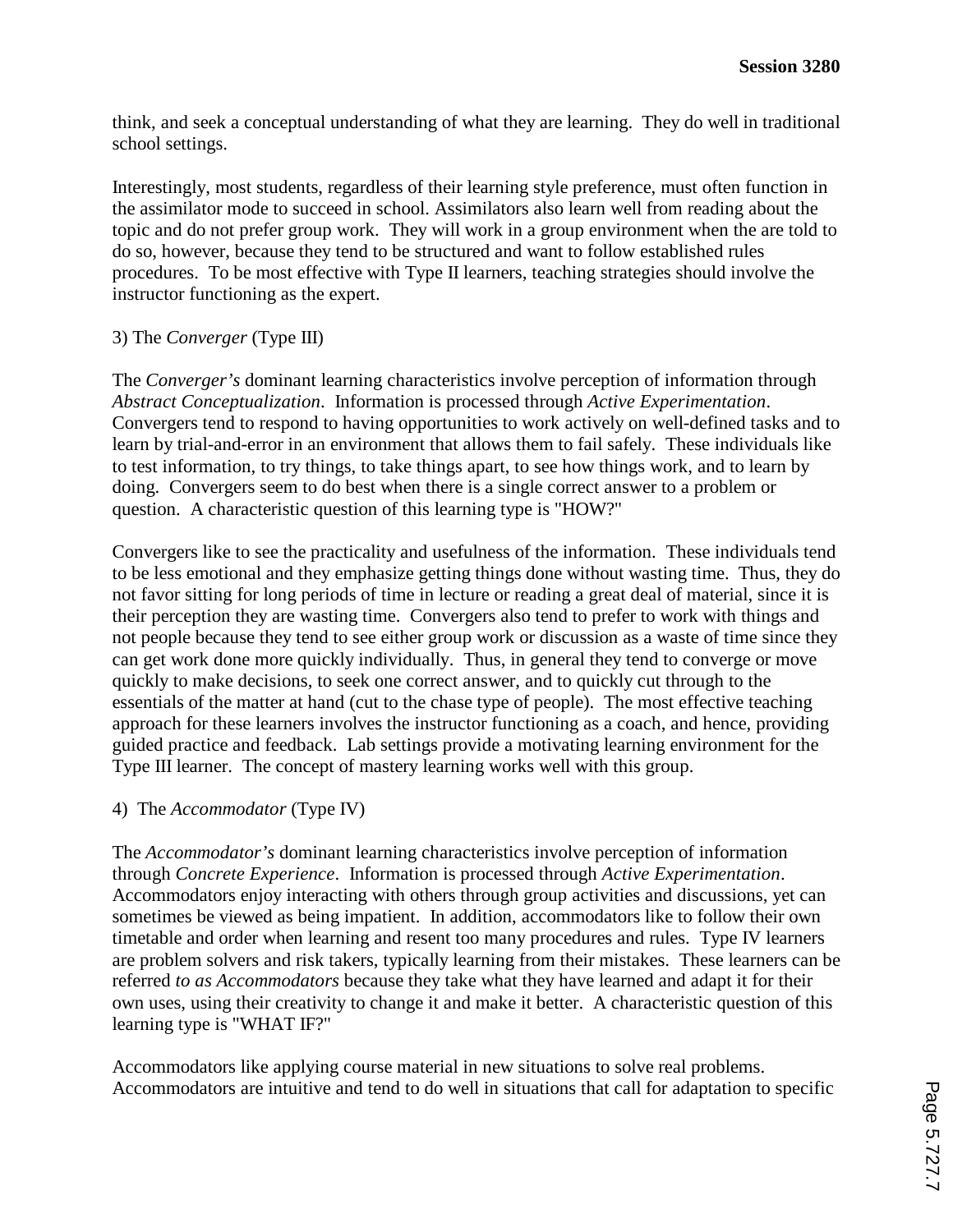immediate circumstances. These learners thrive when the instructor encourages self-discovery. To be effective for these learners, the teaching strategies should facilitate the maximization of opportunities for student to discover things for themselves. Accommodators prefer some interaction with, but little supervision from, the instructor. Accommodators prefer to have the instructor stay in the background, to serve as a resource, and to evaluate what they have done.

Table 1 highlights the four quadrants of the Kolb Learning Cycle. Each quadrant contains a summary of the characteristics typical of each learning type.

|           | <b>Accommodators (Type IV)</b><br><b>WHAT IF?</b>                                                                                                                                                                                                                                                         |                                         | Divergers (Type I)                                                                                                                                                                                                                                                                                   | WHY?  |
|-----------|-----------------------------------------------------------------------------------------------------------------------------------------------------------------------------------------------------------------------------------------------------------------------------------------------------------|-----------------------------------------|------------------------------------------------------------------------------------------------------------------------------------------------------------------------------------------------------------------------------------------------------------------------------------------------------|-------|
| $\bullet$ | Likes problem solving.<br>Enjoys taking risks.<br>Prefers to learn through exploration.<br>Can synthesize information easily.<br>Self-discoverers.<br>Brainstorming (especially in groups).<br>Creators of new things.<br>Formulators (of many problem types).<br>Users of information to solve problems. | ٠<br>٠<br>٠<br>٠<br>$\bullet$<br>٠<br>٠ | Big picture people.<br>Relies on feelings.<br>Prefers personal interaction.<br>Learns by discussion (likes group work).<br>Sharers (especially spontaneous thoughts).<br>Good at generating ideas and alternatives.<br>Brainstorming.<br>Enjoys peer reviews.<br>Uses emotion when making decisions. |       |
|           | Communicators of concepts to others.<br>HOW?                                                                                                                                                                                                                                                              |                                         |                                                                                                                                                                                                                                                                                                      | WHAT? |
|           | Convergers (Type III)                                                                                                                                                                                                                                                                                     |                                         | <b>Assimilators (Type II)</b>                                                                                                                                                                                                                                                                        |       |
|           | Quickly cuts to the chase.                                                                                                                                                                                                                                                                                |                                         | Comprehension is critical.                                                                                                                                                                                                                                                                           |       |
|           | Doesn't like to waste time.                                                                                                                                                                                                                                                                               |                                         | Strength in analyzing, organizing, and                                                                                                                                                                                                                                                               |       |
|           | Likes to discover, test, and try new things.                                                                                                                                                                                                                                                              |                                         | sorting.                                                                                                                                                                                                                                                                                             |       |
|           | Likes to take things apart and see how they                                                                                                                                                                                                                                                               | ٠                                       | Likes to evaluate pros and cons.                                                                                                                                                                                                                                                                     |       |
|           | works.                                                                                                                                                                                                                                                                                                    | ٠                                       | Likes information for information's sake.                                                                                                                                                                                                                                                            |       |
|           | Learns by doing (labs work well).                                                                                                                                                                                                                                                                         |                                         | Enjoys lectures.                                                                                                                                                                                                                                                                                     |       |
|           | Does not like lectures.                                                                                                                                                                                                                                                                                   | ٠                                       | Likes synthesizing parts (doing research).                                                                                                                                                                                                                                                           |       |
|           | Quick to make decisions.                                                                                                                                                                                                                                                                                  | $\bullet$                               | Likes order.                                                                                                                                                                                                                                                                                         |       |
|           | Searches for one correct answer.                                                                                                                                                                                                                                                                          |                                         | Works to avoid errors using lists to retrieve                                                                                                                                                                                                                                                        |       |
|           | Does not prefer group work.                                                                                                                                                                                                                                                                               |                                         | ideas and information.                                                                                                                                                                                                                                                                               |       |
|           |                                                                                                                                                                                                                                                                                                           | ٠                                       | Uses logical and detailed thinking.                                                                                                                                                                                                                                                                  |       |
|           |                                                                                                                                                                                                                                                                                                           | $\bullet$                               | Does not prefer group work.                                                                                                                                                                                                                                                                          |       |

*Table 1. The 4 Quadrants of the Kolb Learning Cycle - Learner Characteristics.* 

An important premise of this learning style model is that everyone, regardless of their preferred learning style, uses all four learning style types at some point during the learning process. When a new concept is presented to a student, they must follow the Learning Cycle. The Learning Cycle starts in quadrant 1 where the student asks "WHY does that happen that way?" to "WHAT rules, polices or laws do I need to know?", to "HOW do all these parts fit together" to "WHAT results will I get IF I change this variable?" The instructor's role in the learning process becomes less and less dominant while the student's role becomes more prominent as you move around the cycle.

In the following section the concept of psychological type is briefly introduced and described. This is followed by a somewhat more detailed summary of the Myers-Briggs Type Indicator (MBTI) which is the most widely known instrument used to assess psychological (personality)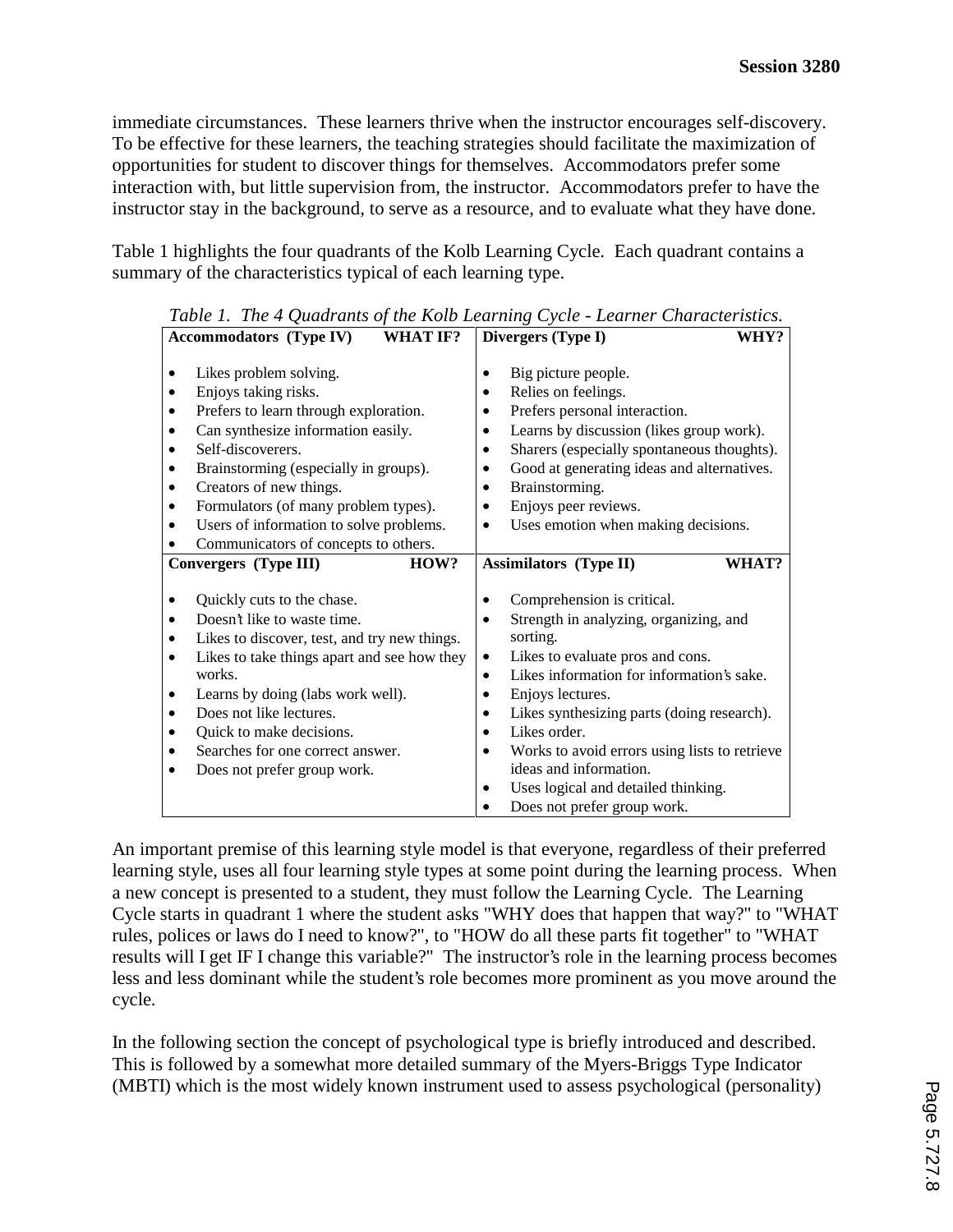types. The discussion of the MBTI is followed by a contrast and comparison between learning styles and psychological types.

# III. What is a *Psychological Type*?

This section presents a summary of psychological (personality) type. The most well-known instrument used to assess psychological type is the Myers-Briggs Type Indicator (MBTI)  $^{33}$ . The MBTI was developed by Isabel Myers and is based on the theories of Carl Jung <sup>34</sup>. The MBTI is used to understand personality differences and basically describes various behavior patterns. These behavior patterns in turn affect how we function in the world. This system of understanding different patters of behavior is grounded in the idea that people are unique individuals and are born with "preferences." The word "preference" refers to the ways in which individuals naturally "prefer" to do certain things  $^{35}$ .

Jung's theory of psychological type assumes that what might be considered random behavior is actually very consistent and orderly  $36$ . The orderliness results, in part, from the way people perceive, interpret, and process information. What follows is a brief summary of the MBTI.

# The Myers-Briggs Type Indicator (MBTI)

The model developed by Myers-Briggs classifies students according to their preferences on scales derived from psychologist Carl Jung's theory of psychological types. This model lists four different pairs of opposite preferences. The model suggests that within each pair, individuals tend to prefer one side more than the other, and they tend to use that side the most since it comes most easily to them. The four pairs of opposite preferences are highlighted below:

**1. EXTRAVERT/INTROVERT** - This pair refers to what tends to energizes us and causes us to focus our attention (i.e. a measure of the attitudes toward the flow of mental energy).

**EXTRAVERTS (E) - try things out, focus on the outer world of people, or INTROVERTS (I)** - think things through, focus on the inner world of ideas and impressions;

It is important to note an important distinction between introverts and extraverts. For the extraverts, their dominant process (i.e. being extraverted) is very visible, to the point of being conspicuous. Therefore, the extravert's best process tends to be very apparent, even in casual contacts. One can think of extraverts as being interactive. To be effective, the teaching and learning strategies should facilitate trial and error opportunities and to allow the extravert to discover things for themselves. The learning activities should be action-oriented. The extravert responds to a change in environment and can become impatient with long tasks that require depth of concentration.

With introverts, the opposite is true. This relates to the shear essence of what it means to be introverted. When introverts need to focus their attention on the outer world, they tend to use their secondary or auxiliary process to deal with the situation at hand. There are not too many people who are actually allowed into an introvert's inner world. One can think of introverts as being introspective. Myers and Myers<sup>37</sup> suggest that "A cardinal precaution in dealing with introverts, therefore, is not to assume, just from ordinary contact, that they have revealed what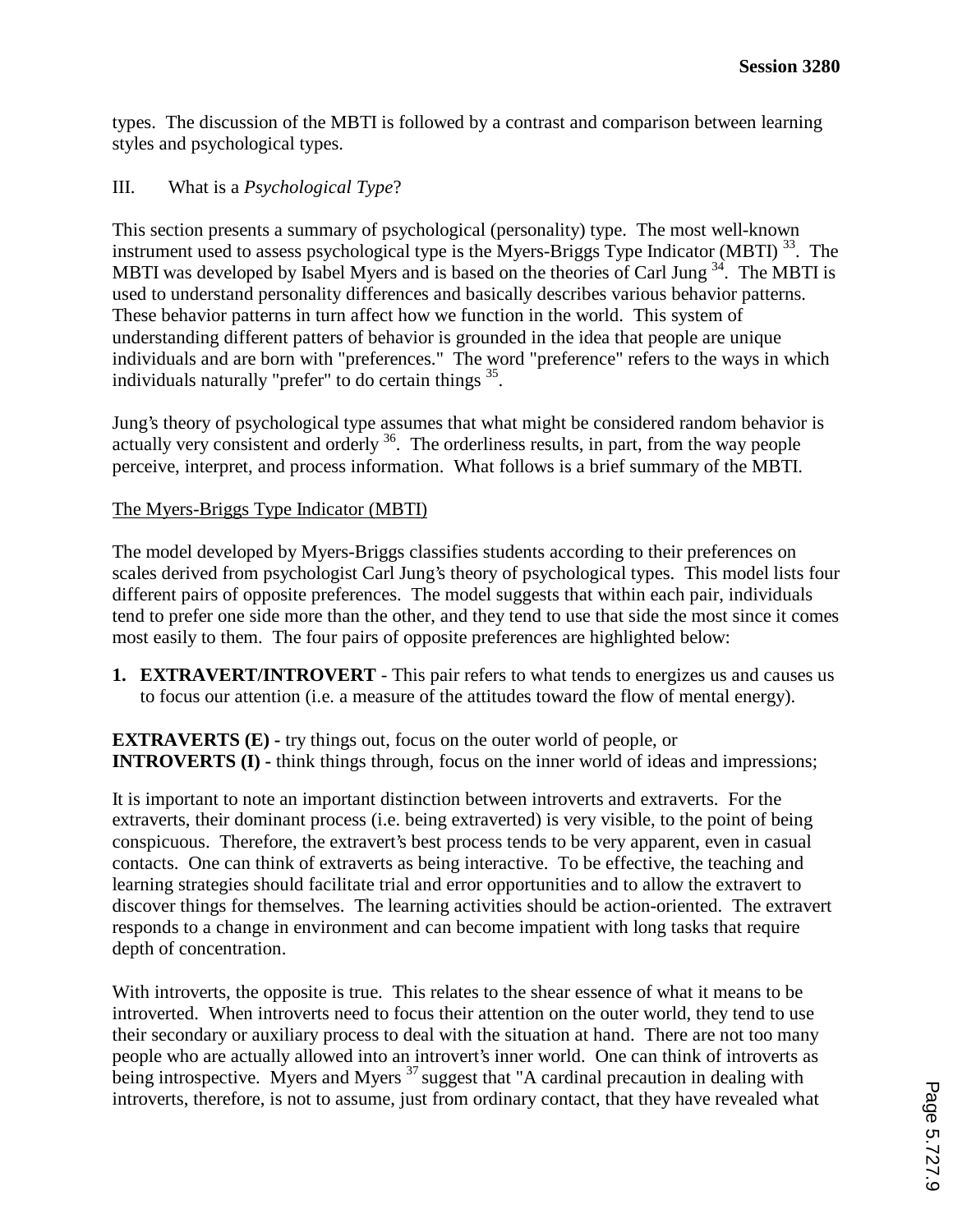really matters to them" (p. 14). To be effective for the introvert, the teaching and learning strategies should facilitate in-depth introspective opportunities for the students. The introvert will typically ignore a change in environment and will want to contemplate before taking action. Obviously, to satisfy both preferences the instructor should use a variety of instructional styles and modes of delivery.

**2. SENSORS/FEELERS** - This pair refers to how we prefer to perceive or take in information.

**SENSORS (S)** - practical detail-oriented, focus on concrete information, facts and procedures gained from their senses, or

**INTUITORS (N)** - imaginative, concept-oriented, focus on meanings and future, with a view towards patterns and possibilities;

This pair measures the way an individual perceives information. One method of perceiving information is the process of sensing, by which an individual becomes aware of things through his/her five senses. The other is the process of intuition, which is an indirect perception by way of the unconscious. The unconscious contributions take on the form of "hunches". People perceive through their senses, and they also perceive things that are not and have never been present to their senses.

Sensors are so interested in facts that they have little attention to spare for extraneous ideas. The Sensor likes hands-on projects and drill-and- practice problems so long as they do not become too complex. Sensors also like to learn the specific rather then the general. Thus, to be effective for the Sensor, the teaching and learning strategies should include hands-on experiments and sample solutions and homework problems that have only one best answer.

Intuitors are so engrossed in pursuing the possibilities that come to mind when presented with information that they seldom look very intently at only the facts. The Intuitor likes innovation and complexity, and quickly becomes bored with routine drill and practice. To be effective for the Intuitor, teaching and learning strategies should include open-ended essay or design problems that will allow the learner to use their creativity in order to view the general theory.

**3. THINKERS/FEELERS** - This pair refers to how we evaluate and process information and then make decisions.

**THINKERS (T) -** skeptical, tend to make decisions based on logic, rules and on objective analysis of cause and effect, or

**FEELERS (F)** - appreciative, tend to make decisions based on values, personal and humanistic considerations, and subjective evaluation of person-centered concerns;

A basic difference in judgment arises from the existence of two distinct and sharply contrasting ways of coming to conclusions. The first is through the use of thinking; that is, by a logical process aimed at an impersonal finding. The second is by feeling; that is, by placing a personal subjective value on whatever it is you're trying to decide between.

A Thinker will consider first whether their decision is consistent and logical, whereas a Feeler will make a decision based on whether the idea is pleasing or displeasing. To be effective for the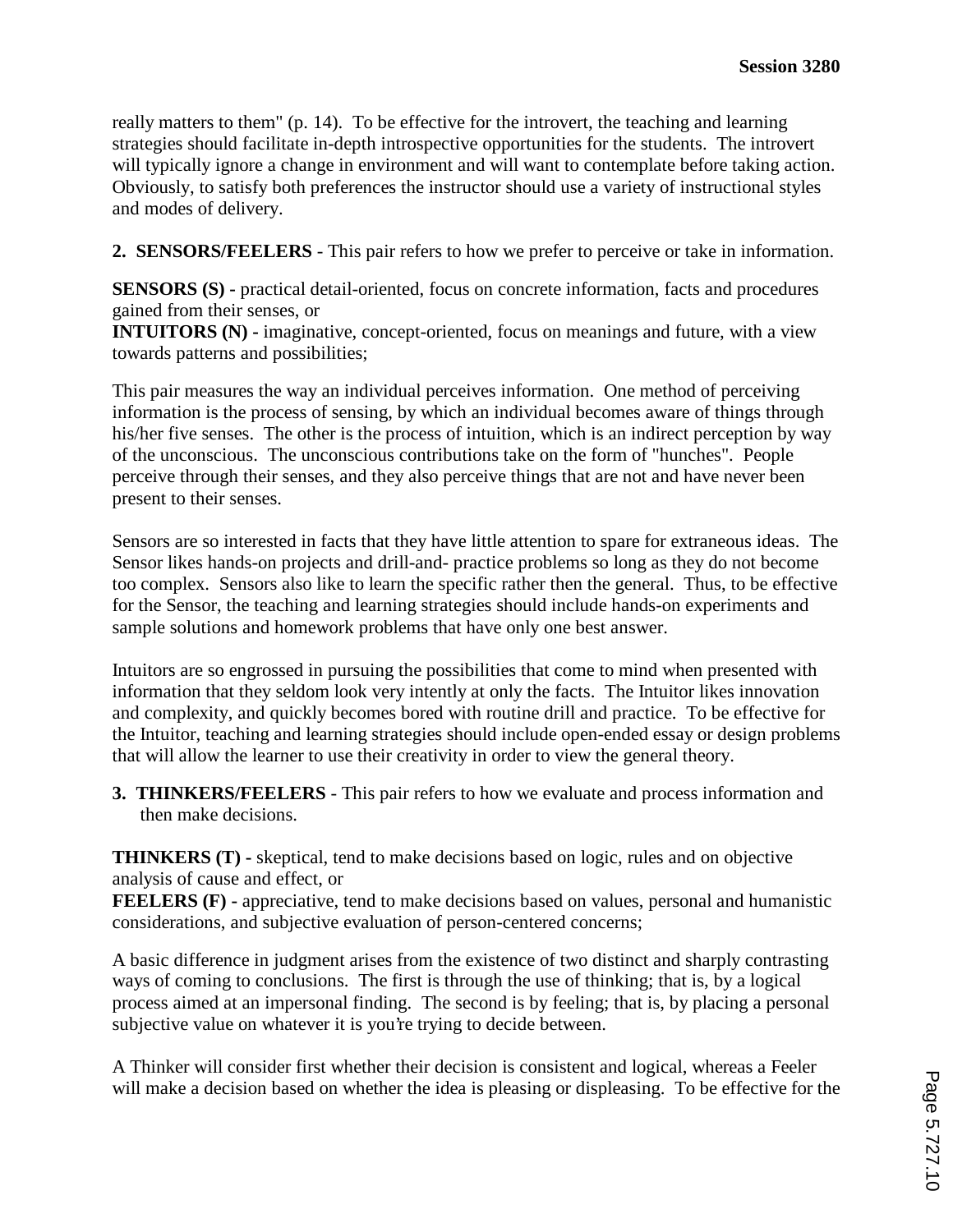Thinker, the teaching and learning strategies should involve experiments or problems that require some form of logic in the solution process. Cause-and-effect reasoning also work well for this type of processor. In addition, the instructor can be free with their constructive comments and criticisms as the Thinker will not take them personally.

It is, however, important that an instructor be very sensitive to Feelers, because they get frustrated by cause-and-effect reasoning problems and take any type of criticism personally. To be effective for the Feeler, the teaching and learning strategies should include assignments that involve personal contact between the instructor and the student or between students.

**4. JUDGERS/PERCEIVERS** - This pair refers to our orientation towards life.

**JUDGERS (J) -** set and follow agendas, planned and organized approach to life and prefer to have things settled, seek closure even with incomplete data, or **PERCEIVERS (P)** - adapt to changing circumstances, flexible and spontaneous resist closure to obtain more data.

In order to come to a conclusion, Judgers will momentarily shut off further intake of information. When a Judger is ready to make a decision, they feel all the evidence is in and anymore information is irrelevant and immaterial. When a Judger is ready to make a decision, a Judger makes a decision. A Judger likes order, sets long-term goals, likes to follow schedules and focuses on results. To be effective for the Judger, the teaching strategies should include a detailed course syllabus including dates for tests and homework, and, the instructor should make every attempt to follow that schedule.

A Perceiver shuts off judgment. A Perceiver tends to feel that no matter how much information they are presented with, they don't have enough, and new developments might occur, thus, making it much "too soon" to make a decision. The Perceiver likes to be flexible and they need someone to help them set their schedule. Perceivers tend to focus on the process instead of the results. Thus, many of the strategies used to help the Judger will also help the Perceiver.

These preferences can be combined to form 16 different "types" that involve a combination of these preferences (EI, SN, TF, and JP). By taking one preference from each pair, a four-letter code is established that defines an individual's personality type. For example, one student may be an ESTP (extravert, sensor, thinker, perceiver) while another an INFJ (introvert, intuitor, feeler, judger). The MBTI style types are further summarized in the tables that follow: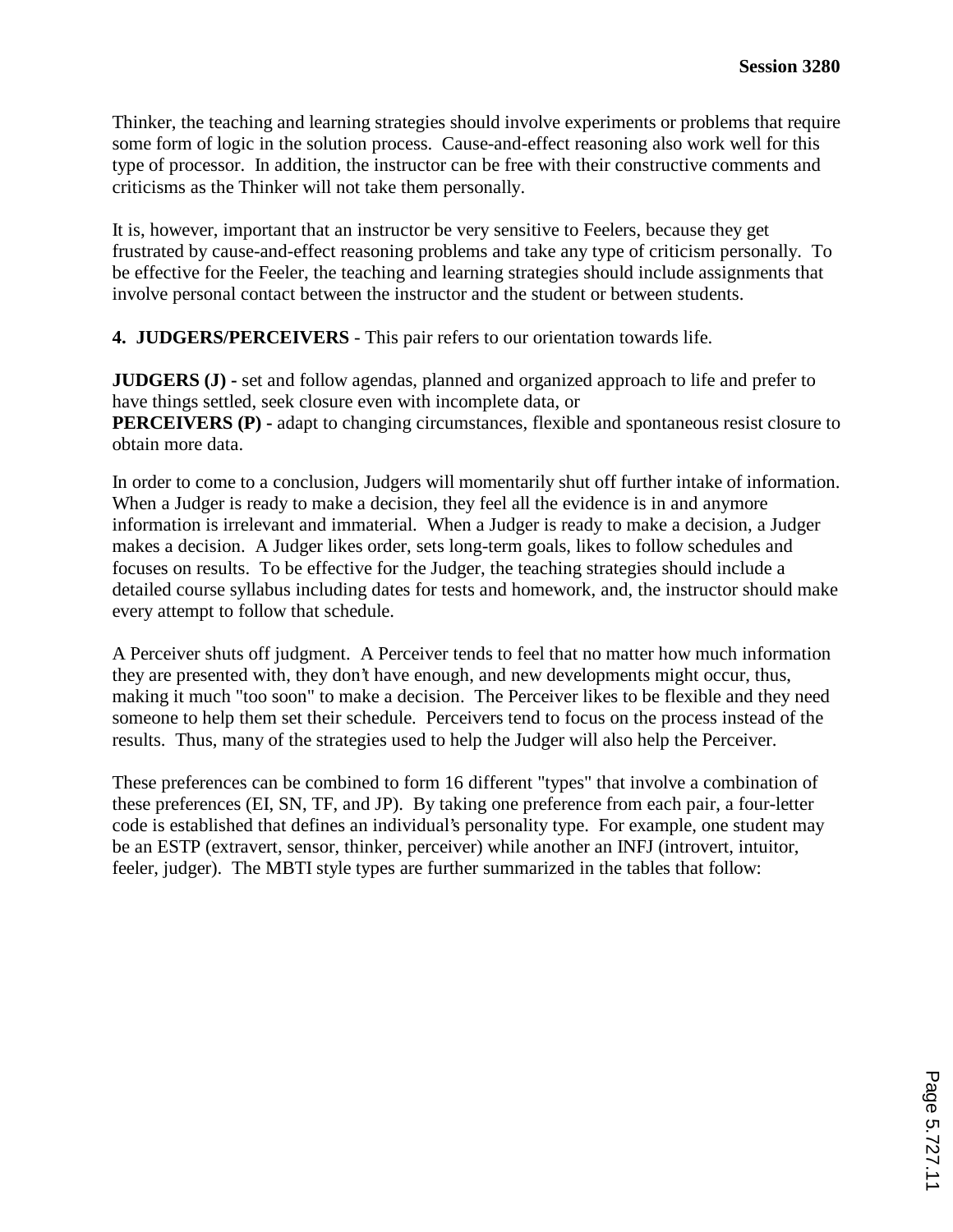|   | <b>ISTJ</b>                                                                                                                                                                                                                                                                                                                        |   | <b>ISTP</b>                                                                                                                                                                                                                                                                                                                                                                  |
|---|------------------------------------------------------------------------------------------------------------------------------------------------------------------------------------------------------------------------------------------------------------------------------------------------------------------------------------|---|------------------------------------------------------------------------------------------------------------------------------------------------------------------------------------------------------------------------------------------------------------------------------------------------------------------------------------------------------------------------------|
|   | Serious, quiet, earn success through<br>concentration, thoroughness, and<br>organization<br>Practical, orderly, matter-of-fact, logical,<br>realistic, responsible, and dependable.<br>Can make up their own minds as to what<br>should be accomplished and work towards<br>it steadily, regardless of protests or<br>distractions | ٠ | Cool onlookers - quiet and reserved.<br>Observe and analyze life with detached<br>curiosity and unexpected flashes of original<br>humor.<br>Usually interested in cause and effect, how<br>and why mechanical things work, and in<br>organizing facts using logical principles.<br>Excel at getting to the core of a practical<br>problem and at finding the solution.       |
|   | <b>ISFJ</b>                                                                                                                                                                                                                                                                                                                        |   | <b>ISFP</b>                                                                                                                                                                                                                                                                                                                                                                  |
| ٠ | Quiet, friendly, responsible, and<br>conscientious.<br>Work devotedly to meet their obligations.<br>Lend stability to any group or projects.<br>Thorough, patient, and painstakingly<br>accurate.<br>Interests are usually not technical.<br>Loyal, considerate, perceptive, and<br>concerned with how other people feel.          |   | Retiring, quietly friendly, sensitive, kind,<br>and modest about their abilities.<br>Shun disagreements and do not force their<br>opinions or values on others.<br>Usually do not care to lead but are loyal<br>followers.<br>Often relaxed about getting things done<br>because they enjoy the present moment and<br>do not want to spoil it by undue haste or<br>exertion. |

*Table 2. Sensing Types/Introverts* 

|  |  | Table 3. Sensing Types/Extraverts |
|--|--|-----------------------------------|
|--|--|-----------------------------------|

|   | <b>ESTJ</b>                                                                                                                                                                                                                                                                                                                                                          | <b>ESTP</b>                                                                                                                                                                                                                                                                                                                                                             |
|---|----------------------------------------------------------------------------------------------------------------------------------------------------------------------------------------------------------------------------------------------------------------------------------------------------------------------------------------------------------------------|-------------------------------------------------------------------------------------------------------------------------------------------------------------------------------------------------------------------------------------------------------------------------------------------------------------------------------------------------------------------------|
|   | Practical, realistic, matter-of-fact with a<br>natural head for business or mechanics.<br>Not interested in abstract theories and want<br>learning to have direct and immediate<br>application.<br>Like to organize and run activities.<br>Often make good administrators, are<br>decisive and quickly move to implement<br>decisions.<br>Good with routine details. | Good at on-the-spot problem solving.<br>Like action and enjoy whatever comes<br>along.<br>Tend to like mechanical things.<br>Adaptable, tolerant, pragmatic, and focused<br>٠<br>on getting results.<br>Dislike long explanations.<br>Are best with real things that can be<br>٠<br>worked, handled, taken apart, or put<br>together.                                   |
| ٠ | <b>ESF.I</b><br>Warm-hearted, talkative, popular,<br>conscientious, born cooperators and<br>committee members.<br>Need harmony and may be good at creating<br>it.<br>Always doing something nice for someone.<br>Work best with encouragement and praise.<br>Main interest is in things that directly and<br>visibly affect peoples' lives.                          | <b>ESFP</b><br>Outgoing, accepting, friendly, enjoy<br>everything, and make things more fun for<br>others through their enjoyment.<br>Like action and making things happen.<br>Know what's going on and join in eagerly.<br>Find remembering facts easier than<br>mastering theories.<br>Are best in situations that needs sound<br>common sense and practical ability. |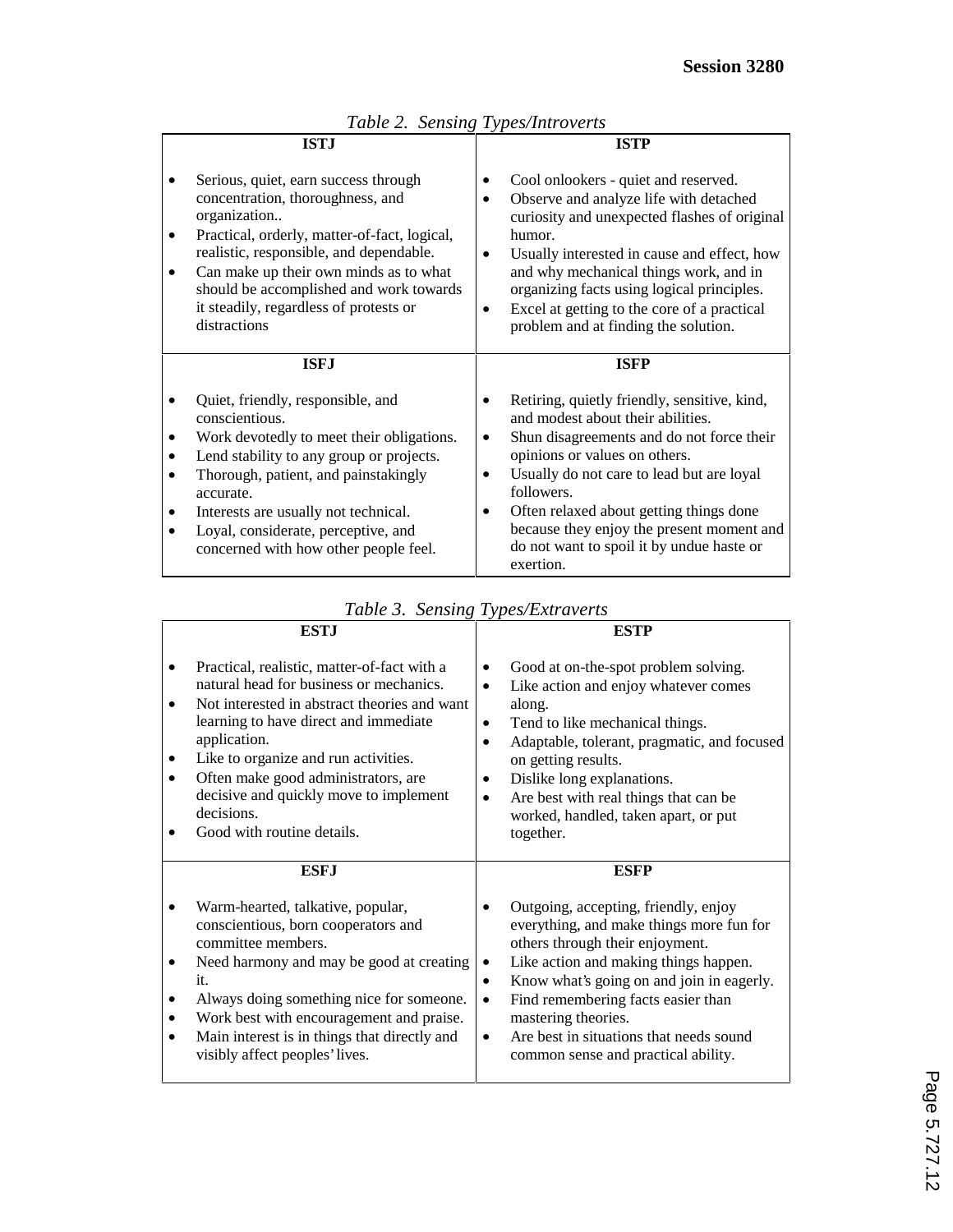| <b>INFJ</b> |                                                                                                                                                                                                                                                                                                                                                                | <b>INFP</b>                                                                                                                                                                                                                                                                                                                                                                                               |  |
|-------------|----------------------------------------------------------------------------------------------------------------------------------------------------------------------------------------------------------------------------------------------------------------------------------------------------------------------------------------------------------------|-----------------------------------------------------------------------------------------------------------------------------------------------------------------------------------------------------------------------------------------------------------------------------------------------------------------------------------------------------------------------------------------------------------|--|
|             | Succeed by perseverance, originality, and<br>the desire to do whatever is needed or<br>wanted.<br>Put their best efforts into their work.<br>Quietly forceful, conscientious, and<br>concerned for others.<br>Respected for their firm principles.<br>Likely to be honored and followed for their<br>clear visions as to how best to serve the<br>common good. | Quiet observers, idealistic, and loyal.<br>Important that outer life is congruent with<br>inner values.<br>Curious, quick to see possibilities, and<br>often serve as catalysts to implement ideas.<br>Adaptable, flexible, and accepting unless a<br>value is threatened.<br>Want to understand people and ways of<br>٠<br>fulfilling human potential.<br>Little concern with material possessions.<br>٠ |  |
|             | <b>INTJ</b>                                                                                                                                                                                                                                                                                                                                                    | <b>INTP</b>                                                                                                                                                                                                                                                                                                                                                                                               |  |
|             | Original and have great drive for their own<br>ideas and purposes.<br>Have long-range vision and quickly find<br>meaningful patterns in external events.<br>Have a fine power to organize a job and<br>carry it through, especially in areas that<br>appeal to them.<br>Skeptical, critical, independent,<br>determined, and set high standards.               | Quiet and reserved.<br>Especially enjoy theoretical or scientific<br>pursuits.<br>Like solving problems with logic and<br>analysis.<br>Interested mainly in ideas, with little<br>concern for parties or small talk.<br>Have sharply defined interests.                                                                                                                                                   |  |

|  |  | Table 4. Intuitive Types/Introverts |
|--|--|-------------------------------------|
|--|--|-------------------------------------|

| Table 5. Intuitive Types/Extraverts |  |
|-------------------------------------|--|
|-------------------------------------|--|

| <b>ENFJ</b>                                                                                                                                                                                                                                                                                                                                          | <b>ENFP</b>                                                                                                                                                                                                                                                                                                                                                                                                          |  |
|------------------------------------------------------------------------------------------------------------------------------------------------------------------------------------------------------------------------------------------------------------------------------------------------------------------------------------------------------|----------------------------------------------------------------------------------------------------------------------------------------------------------------------------------------------------------------------------------------------------------------------------------------------------------------------------------------------------------------------------------------------------------------------|--|
| Responsive and responsible.<br>Feel real concern for what others think or<br>want.<br>Can present a proposal or lead a group<br>$\bullet$<br>discussion with ease and tact.<br>Sociable, popular, sympathetic.<br>Responsive to praise and criticism.<br>Like to help enable others to achieve their<br>potential.                                   | Warmly enthusiastic, highly spirited,<br>ingenious, and imaginative.<br>Able to do almost anything that interests<br>٠<br>them.<br>Quick with a solution for any difficulty and<br>ready to help with a problem.<br>Often rely on their ability to improvise<br>instead of preparing in advance.<br>Can usually find compelling reasons for<br>$\bullet$<br>whatever they want.                                      |  |
| <b>ENTJ</b>                                                                                                                                                                                                                                                                                                                                          | <b>ENTP</b>                                                                                                                                                                                                                                                                                                                                                                                                          |  |
| Frank, decisive, and typically leaders in<br>activities.<br>Develop and implement comprehensive<br>$\bullet$<br>systems to solve organizational problems.<br>Good at anything that requires reasoning<br>$\bullet$<br>and intelligent talk, such as public<br>speaking.<br>Are usually well-informed and enjoy<br>adding to their fund of knowledge. | Quick, ingenious, and good at many things.<br>Provide stimulating company, and are alert<br>$\bullet$<br>and outspoken.<br>May argue for fun or on either side of a<br>٠<br>question.<br>Resourceful in solving new and challenging<br>problems, but may neglect routine<br>assignments.<br>Apt to turn to one new interest after<br>another.<br>Skillful in finding logical reasons for<br>٠<br>whatever they want. |  |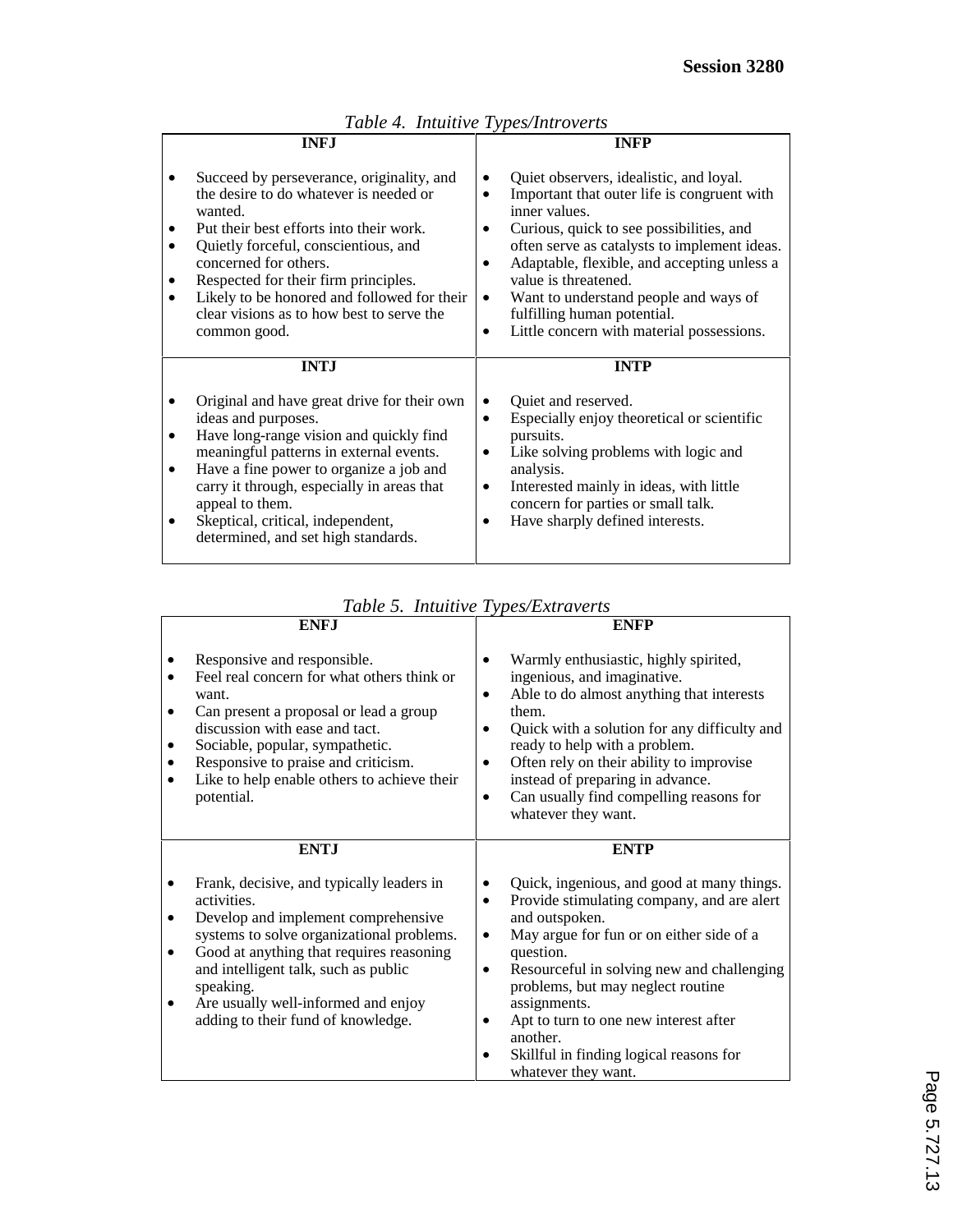Within each pair of preferences, an individual will tend to lean towards one or the other. This tendency to prefer one or the other, does not mean that an individual can't do the other. In essence, an individual's tendency is just that, a tendency. However, the preferred tendency should not be considered mutually exclusive.

At this point, learning style and personality type have been described and defined. In addition, some well-known instruments used to assess style and type have been described. What follows is a brief contrast and comparison between learning style and psychological type.

# IV. *Learning Style* and *Psychological Type*: A Contrast and Comparison

Certainly the instruments used to assess learning style and personality type that have been described in this paper are very different. For example, the Kolb model is a two dimensional (xy plot) approach that classifies learning along two axes. The first line measures the way individuals perceive information, and the other represents how individuals process information. Thus, Kolb classifies the learning preferences using a 4-quadrant approach. The instrument developed by Myers-Briggs classifies students according to four different pairs of opposite preferences. Like the Kolb, the MBTI measures the way an individual perceives and processes information. However, the methods used in both of these instruments to define and measure perception and processing differs as previously discussed. In addition, the model developed by Myers-Briggs includes the elements of how people focus on and interact with the outer world. The result is a four-dimensional model that classifies learning into 16 different types. The Dunn and Dunn model utilizes 18 different elements within five different stimuli as was illustrated in Figure 1. Like the other two models, the Dunn and Dunn model also measures the way individuals perceive and process information, however, it uses a different definition and procedure to measure these elements. Dunn and Dunn like the Myers-Briggs also measures how people interact with the outside world, although the method is different. Unlike the other two models, Dunn and Dunn does not try and define a style definition for each of the 324 different possible combinations of the 18 preferences, but instead takes a more global look at each student.

Although the instruments used with each model differ, they share the basic idea of using a linear continuum representation to measure the different pairs of opposite preferences. All the models suggest that within each pair, individuals tend to lie somewhere on this continuum, thus, they prefer one side more than the other, and they tend to use that side the most since it comes most easily to them. All three of the instruments also measure the way a student perceives and processes that information. The last two models also measure the way people interact with the outer world.

Regardless of the noted differences, however, we feel there is one strong, common thread that ties these measurement tools together. The common thread is centered around the idea that all individuals, no matter what their learning styles or personality types, CAN learn. The models and associated learning theories may differ in the way they measure a preference, but they all appear to overlap at this same point.

For example, everyone uses all four of the pairs of opposite preferences highlighted in the MBTI, and not solely the ones that are preferred. There is no documented evidence that any set of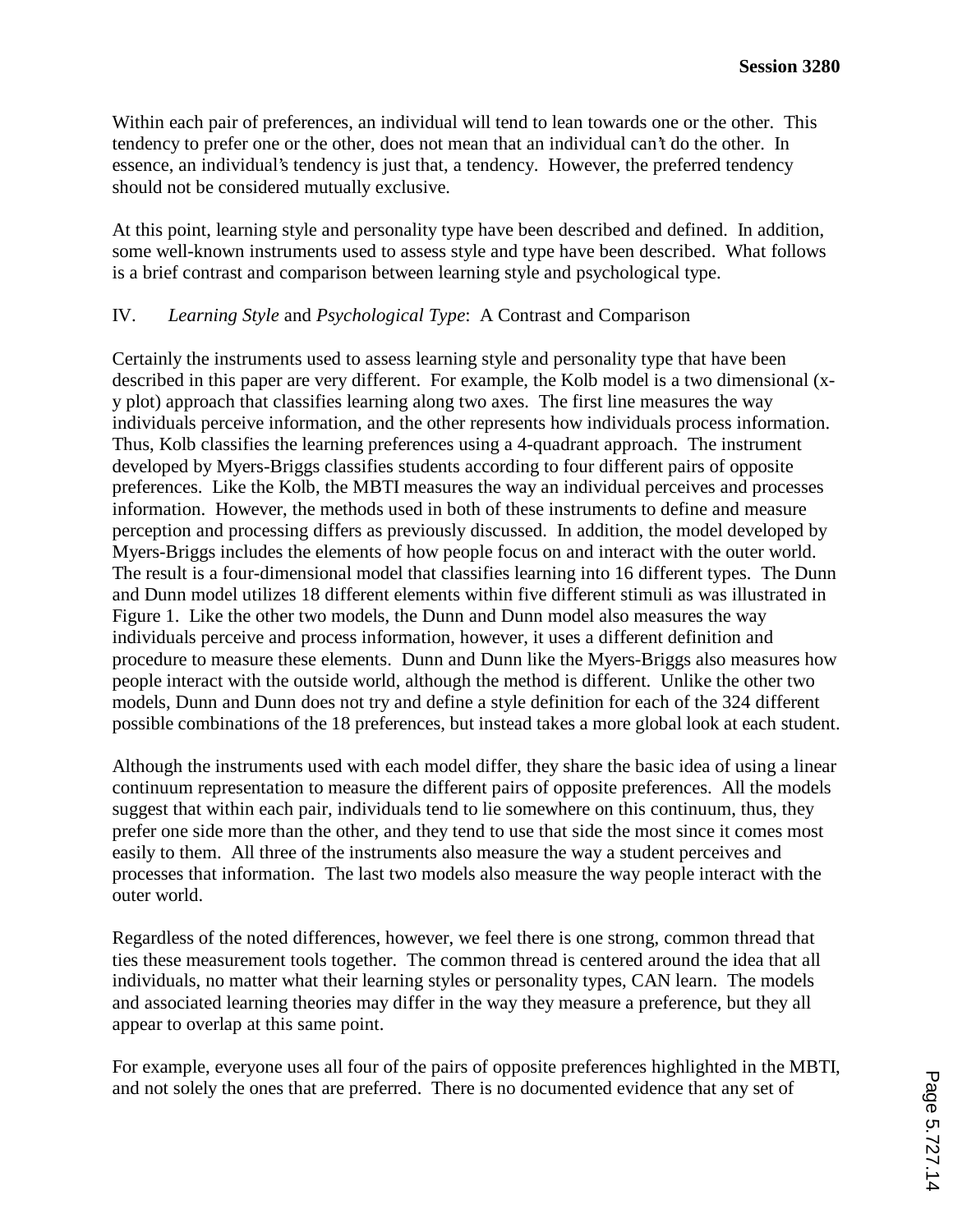preferences is superior to another in any way. In this sense, the theory of psychological type and learning styles mesh nicely since there no evidence exists that would suggest that one learning style is academically superior to another. All types and styles are simply "unique." Certainly one type or style might work best in a particular learning situation, but that doesn't make that style or type superior to another. For example, the authors have been assessing students' styles and types in their classrooms for years, and in every class there are always students representing all four of the quadrant of the Kolb, every personality type of the MBTI, and across the complete spectrum of the Dunn and Dunn. The message here is that each student is unique!

Furthermore, it is important to note the fact that when dealing with the models of personality type and learning styles, the combination of preferences is considered to be greater than the sum of its individual parts. Each part interacts in a variety of ways and to varying degrees. The underlying theme is that each person is a unique individual. Thus the use of the MBTI, or any of the learning style assessment instruments described in this paper, should not be used to "black box" an individual or to plot their "type" or "style" on some type of scale, continuum, or grid.

In terms of scales used to measure style and type, the PEPS learning style instrument (based on the Dunn and Dunn Model) uses a linear scale in which an individual's preferences can lie anywhere on a continuum. The PEPS is the most comprehensive and multi-dimensional instrument currently available to assess learning styles. In addition, more research has been conducted at all age levels with the PEPS than with any other instrument.

The Kolb learning style instrument is certainly a start, but it is much more limited because it essentially measures only two elements. The advantage of the Kolb instrument is that it can be self-scored and students can essentially receive immediate feedback. With the PEPS instrument, a nominal fee is assessed to process the learning style profiles (approximately \$1/student) and feedback is not immediate. The MBTI looks at different elements and provides a reasonably comprehensive picture of an individual's personality type preferences.

# V. So - Why Bother Learning about *Learning Style* and *Psychological Type?*

We have now reached a point where we can respond to the question "Why bother learning about learning style and psychological type?" Learning about style and type is important for a number of reasons, regardless of whether we are working with populations of future scientists or engineers, or whether we are working with non-majors. Furthermore, an emphasis on style or type in the classroom helps to open many doors that may lead to enhanced understanding for students.

It has been our experience that a focus on learning style or personality type in the classroom sends students the message that they are cared about and respected as individuals. This message, simple as it may seem, has many broad and far-reaching implications. The most prominent implication is that when students feel valued as individuals, their sense of their self-worth and ability increases dramatically. This increase in individual perceptions of worth and ability, in turn may lead to increased motivation towards learning. In addition, a number of studies have concluded that when instruction had been changed (even in a small way) to respond to how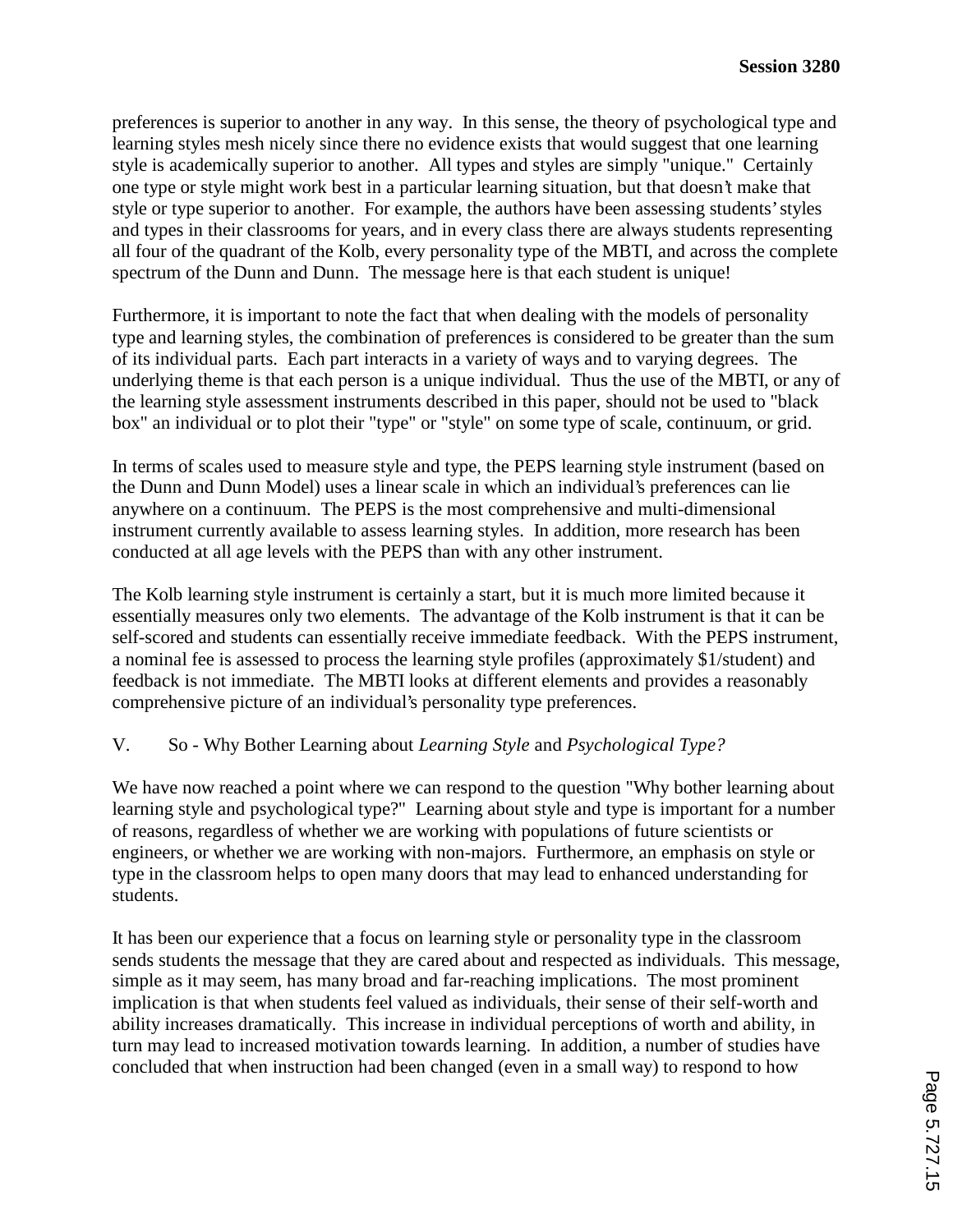students preferred to learn, increases in motivation as well as achievement levels are often the result  $38 - 41$ .

As educators, we feel it important to be aware of the styles and types of our students. It would be ridiculous for us to think that we are teaching students that are just like ourselves. As we noted earlier, in a typical semester, our experience has been that in any given class, a wide range of student style and type preferences are present. The diversity of styles and types makes teaching and reaching ALL students a serious and critical challenge.

We further believe that one role we play as educators is to try and model for our students what it means to be successful in the real world once they graduate. It would not be wise for us to think that we automatically represent everything that will be necessary for student success after graduation. Awareness and acknowledgement of student difference is critical.

#### VI. Summary and Conclusions

The need to identify individual learning style and/or personality type as a basis for providing responsive instruction has never been more important than it currently is. Instruction responsive to individual learning styles is especially critical as the pool of students who enroll in our classes continue to become more and more diverse.

As a final point, it must be emphasized that all of the studies on learning styles have been based on the study of large groups of people, thus, the definition of the types/styles have been based on the average of the group. As an instructor it is fine to use these results when considering the class as a whole, however, averages do not represent an individual. The bottom line is, every individual is unique. An awareness of this fact will provide the basis for effective instruction.

Through the specific teaching and learning strategies that have been described in this paper, we have attempted to demonstrate the importance of learning about learning styles and psychological types. As part of our ongoing research we are working to formally link the assessment of student learning styles to learning gains. To our knowledge, the use of the MBTI to assess personality type has not been directly linked to increased achievement. With that in mind, we are working to develop some correlational studies between style and type that could be linked to various achievement measures. Furthermore, through our continued studies, we are working to further ascertain the effectiveness of these approaches both in and out of the classroom in terms of their impact on science and engineering education for majors as well as non-majors.

Bibliography

- 1. Dunn, R., Bruno, J., Sklar, R. I., & Beaudry, J. (1990). Effects of matching and mismatching minority developmental college students' hemispheric preferences on mathematics scores. *Journal of Educational Research*, 83(5), 283 – 288.
- 2. Lenehan, M. C., Dunn, R., Ingham, J., Murray, W., & Signer, B. (1994). Learning style: Necessary know-how for academic success in college. *Journal of College Student Development*, 35, 461 – 466.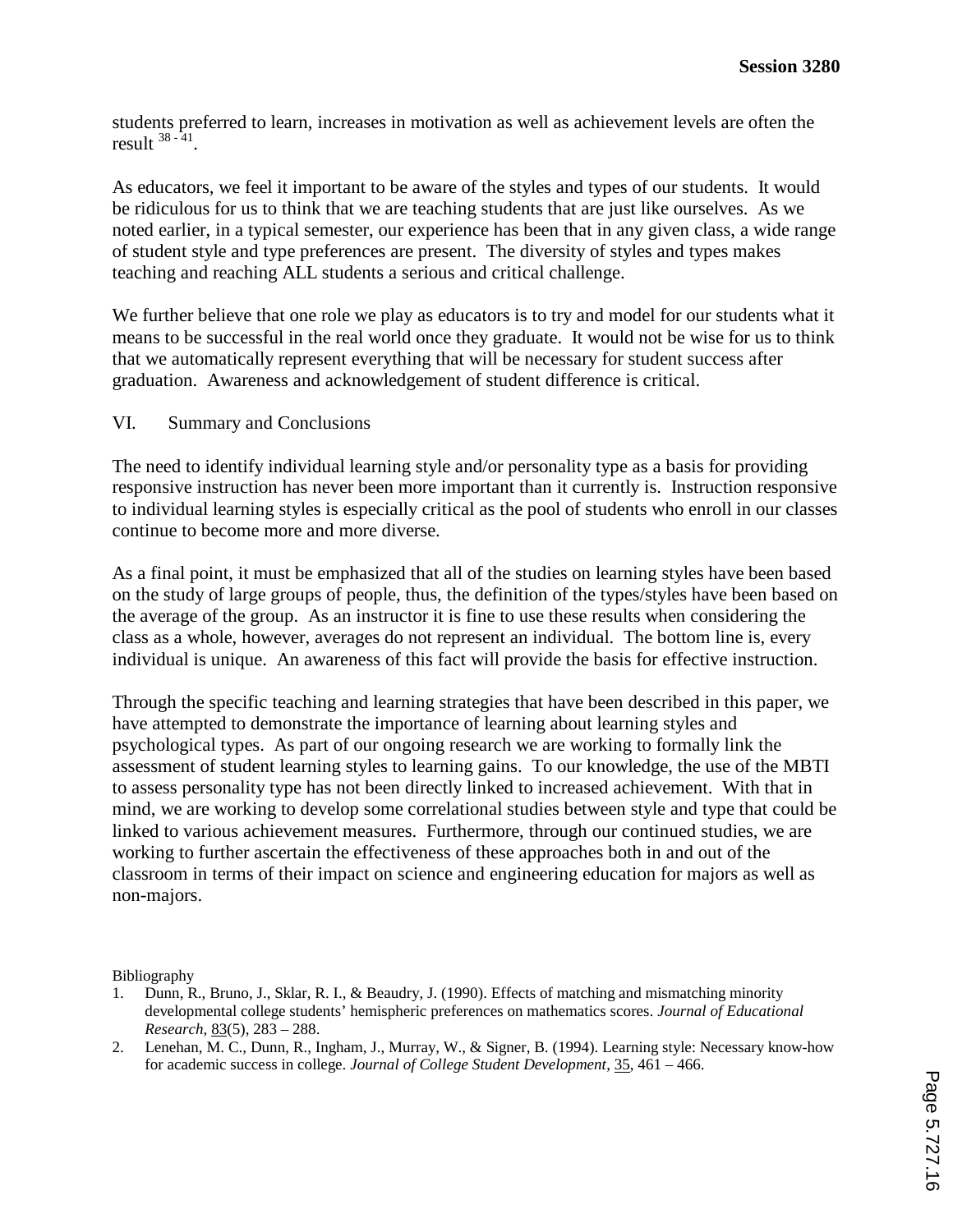- 3. Nelson, B., Dunn, R., Griggs, S., Primavera, L. Fitzpatrick, M. Bacilious, Z., & Miller, R. (1993). Effects of learning style intervention on college students' retention and achievement. *Journal of College Student Development*, 34, 364 – 369.
- 4. Agogino, A. M., & His, S. (1995). Proceedings of the 1995 Frontiers in Education Conference.
- 5. Felder, R. M., & Silverman, L. K. (1988). Learning and teaching styles in engineering education. *Engineering Education*, 78(7), 674 – 681.
- 6. Felder, R. (1996). Matters of style. *ASEE Prism*, 18 23.
- 7. Hein, T. L. (1997). Digital video, learning styles, and student understanding of kinematics graphs. (Doctoral dissertation, Kansas State University).
- 8. Hein, T. L., & Zollman, D. A. (1997). Investigating student understanding of kinematics graphs following instruction that utilized interactive digital video techniques and the role that learning style plays in that process. *AAPT Announcer (Addendum)*, 26(4), 3.
- 9. Harb, J. N., Olani Durrant, S., & Terry, R. E. (1993). Use of the Kolb learning cycle and the 4MAT system in engineering education. *Journal of Engineering Education*, 82(2), 70 – 77.
- 10. Sharp, J. E., Harb, J. N., & Terry, R. E. (1997). Combining Kolb learning styles and writing to learn in engineering classes. *Journal of Engineering Education*, 86(2), 93 – 101.
- 11. Herrick, B., Budny, D., & Samples, J. (1998). Teaching to Your Audience. Frontiers in Education Conference, Session T1H, Tempe, AZ.
- 12. Hein, T. L. (1995). Learning style analysis in a calculus-based introductory physics course. Annual conference of the American Society for Engineering Education, Anaheim, CA.
- 13. Budny, D.D. (1994). Counselor Tutorial Program (A Cooperative Learning Program for the High Risk Freshmen Engineering Courses). *Journal of the Freshmen Year Experience*, 6(1), 29 – 52.
- 14. Gladis, S. D. (1993). *Personality Types and Writing Styles*. Amherst, MA: Human Resource Development Press, Inc.
- 15. Godleski, E. S. (1986). Using personality type (MBTI) to increase retention of engineering students. Proceedings of the American Society for Engineering Education (ASEE) Annual Conference, Cincinnati, OH,  $304 - 307$ .
- 16. McCaulley, M. (1976). Psychological types in engineering: Implications for teaching. *Engineering Education*, 66(7).
- 17. McCaulley, M., Harrisberger, L., Godleski, E. S., Yokomoto, C. F., & Sloan, E. D. (1983). Applications of psychological type in engineering education. *Engineering Education*, 73(5), 394 – 400.
- 18. Yokomoto, C. F. & Ware, R. (1982). Improving problem solving using the MBTI*.* Proceedings of the American Society for Engineering Education (ASEE) Annual Conference, College Station, TX.
- 19. Dunn, R., Beaudry, J. S., & Klavas, A. (1989). Survey of research on learning styles. *Educational Leadership*,  $46(6)$ ,  $50 - 58$ .
- 20. Dunn, R. (1990). Understanding the Dunn and Dunn learning styles model and the need for individual diagnosis and prescription. *Reading, Writing and Learning Disabilities*, 6, 223 – 247.
- 21. Dunn, R. (1992). Learning styles network mission and belief statements adopted*. Learning Styles Network Newsletter*, 13(2), 1.
- 22. DeBello, T. C. (1990). Comparison of eleven major learning style models: Variables, appropriate populations, validity of instrumentation, and the research behind them. *Reading, Writing and Learning Disabilities*, 6, 203 – 222.
- 23. Price, G., Dunn, R., & Dunn, K. (1990). *Productivity Environmental Preference Survey: An Inventory for the Identification of Individual Adult Preferences in a Working or Learning Environment.* Price Systems, Inc., Lawrence, KS.
- 24. *Research Based on the Dunn and Dunn Learning Style Model.* (1990). (Annotated bibliography). New York: St. John's University.
- 25. Dunn, R. & Dunn, K. (1992). *Teaching Secondary Students Through Their Individual Learning Styles.* Boston, MA: Allyn and Bacon.
- 26. Dunn, R., Griggs, S. A., Olson, J., Beasley, M., & Gorman, B. S. (1995). A meta-analytic validation of the Dunn and Dunn Model of learning style preferences. *The Journal of Educational Research*, 88(6), 353 – 362.
- 27. Tendy, S. M. & Geiser, W. F. (1998 1999). The search for style: It all depends on where you look. *National FORUM of Teacher Education Journal*, 9(1), 3 – 15.
- 28. Kolb, D. A. (1984). *Experiential Learning: Experience as the Source of Learning and Development.* Englewood Cliffs: Prentice Hall.